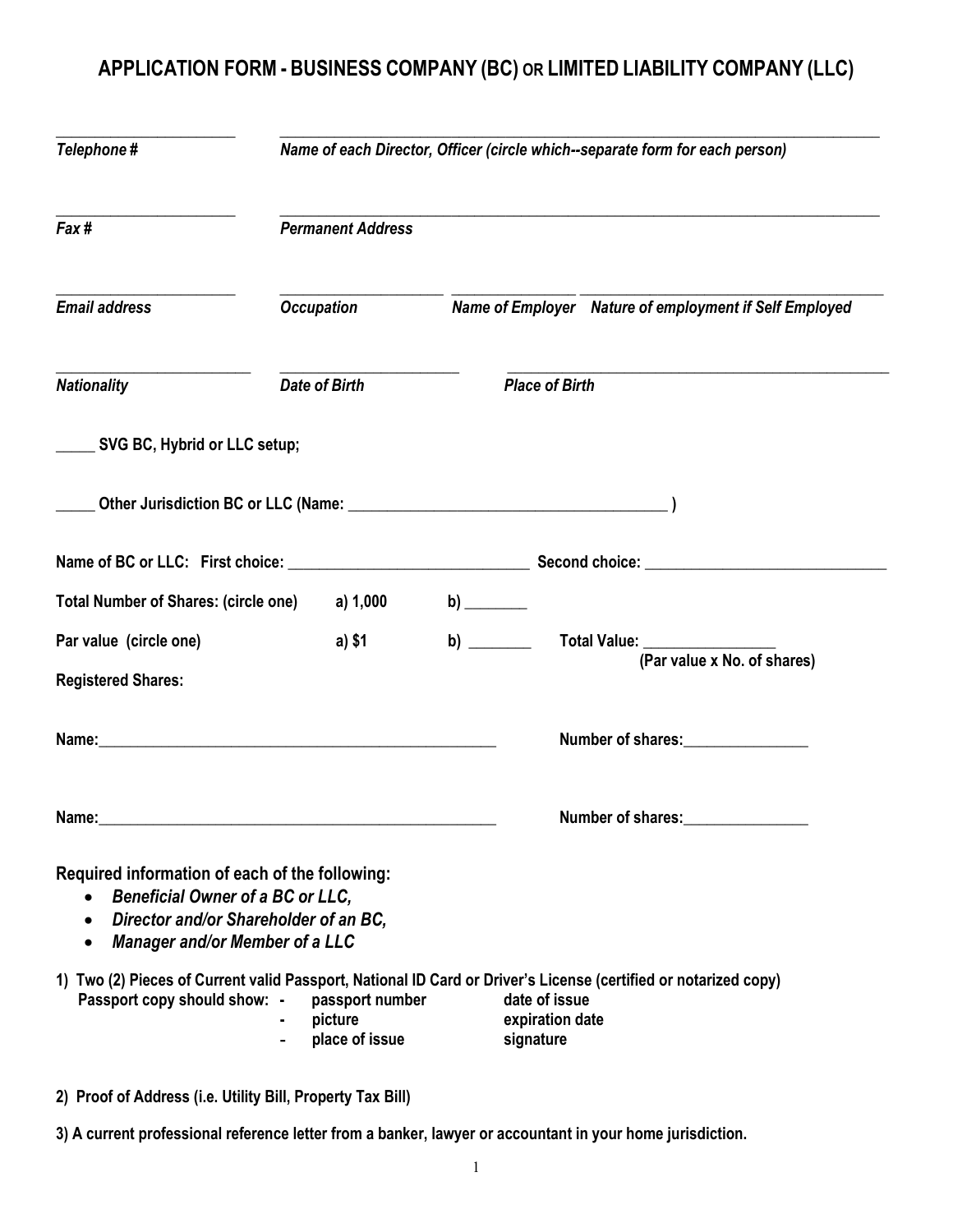## 4) Nature of the business for the Company

(Clearly indicate, type of business, where will the Company operate of offer its services and if additional licensing is required now or in the future)

5) Does the Company own or operate any websites or in the future? If so, what are or will be the website addresses?

6) Does the BC or LLC own Intellectual Property (IP)? If so, please provide specifics.

7) What is the current or expected volume of business (i.e. transaction type and amount of transactions)?

8) What is the current or expected value of business (i.e. annual turnover in US Dollars or Euros)?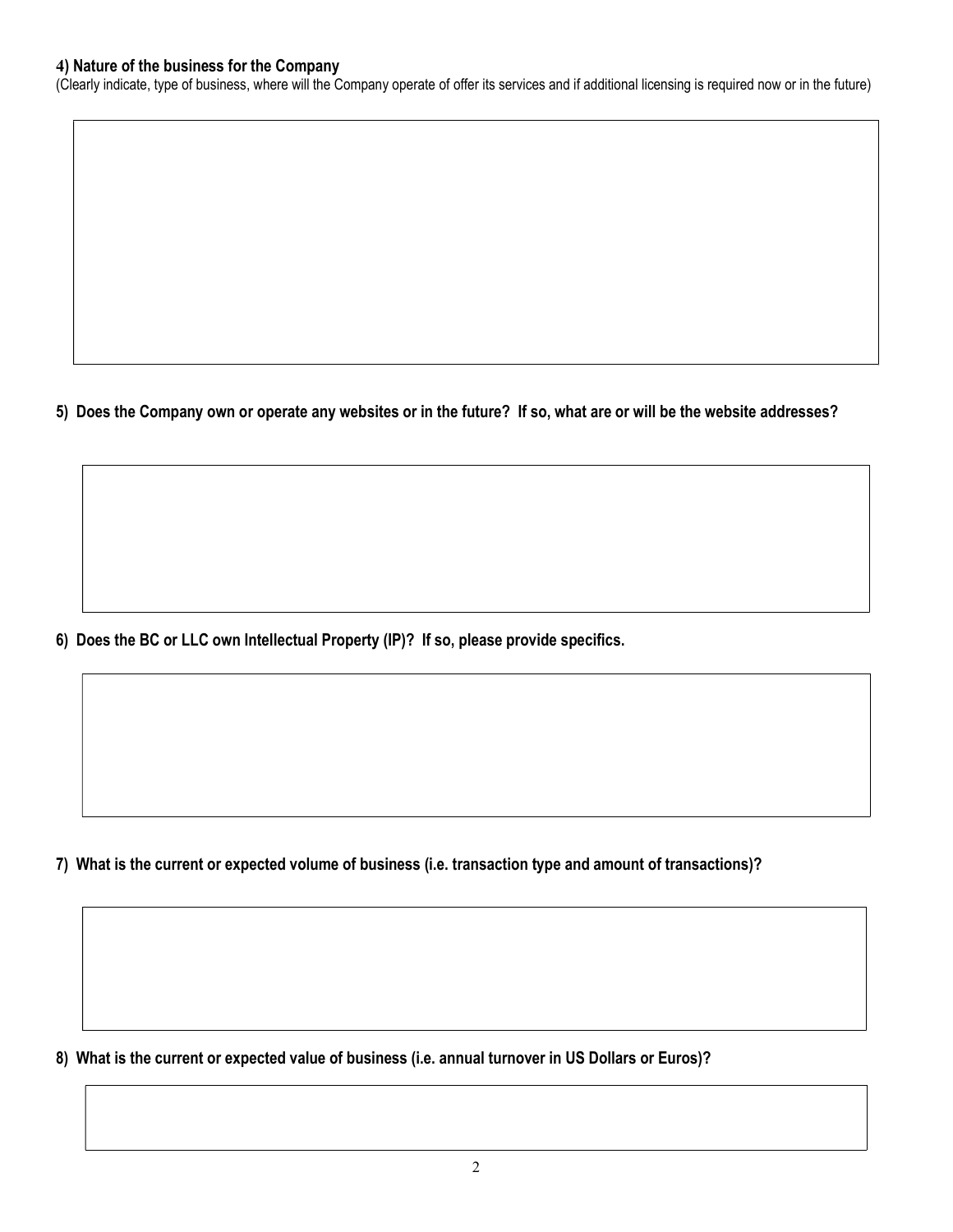## 9) How did come to know of Wilfred Services Ltd? (i.e. Online, an Introducer – state the referral source)

## 10) Source of Wealth

| <b>Source of Funds:</b>                   | <b>Amount (US Dollars OR Euros)</b> | <b>Supporting Information:</b>                                                             |
|-------------------------------------------|-------------------------------------|--------------------------------------------------------------------------------------------|
| Savings / Salary                          |                                     | Salary - please provide a Bi-Weekly or<br>Monthly Pay Stub                                 |
|                                           |                                     | Savings - please provide a<br>Bank<br>Statement issued to your name                        |
| <b>Investment Returns</b>                 |                                     | Please provide frequency of payment                                                        |
|                                           |                                     | What type of Investments do you own?<br>Please provide a Statement or Relevant<br>Document |
| Mortgage Loan (if applicable)             |                                     | Name and Address of Lender                                                                 |
|                                           |                                     | <b>Amount of Funds Owed</b>                                                                |
| Sale of Property (Real Estate)            |                                     | <b>Date Sold</b>                                                                           |
|                                           |                                     | Net Proceeds (after payout of mortgage,<br>legal fees, real estate commission)             |
| <b>Divorce Settlement (if applicable)</b> |                                     | Are the funds in your name?<br>Yes / No                                                    |
|                                           |                                     | <b>State Name and Address of Lawyer</b>                                                    |
| Inheritance (if applicable)               |                                     | Are the funds in your name?<br>Yes / No                                                    |
|                                           |                                     | From whom is in the inheritance?                                                           |
|                                           |                                     | Date of inheritance?                                                                       |
| <b>Other</b>                              |                                     | Please provide details.                                                                    |